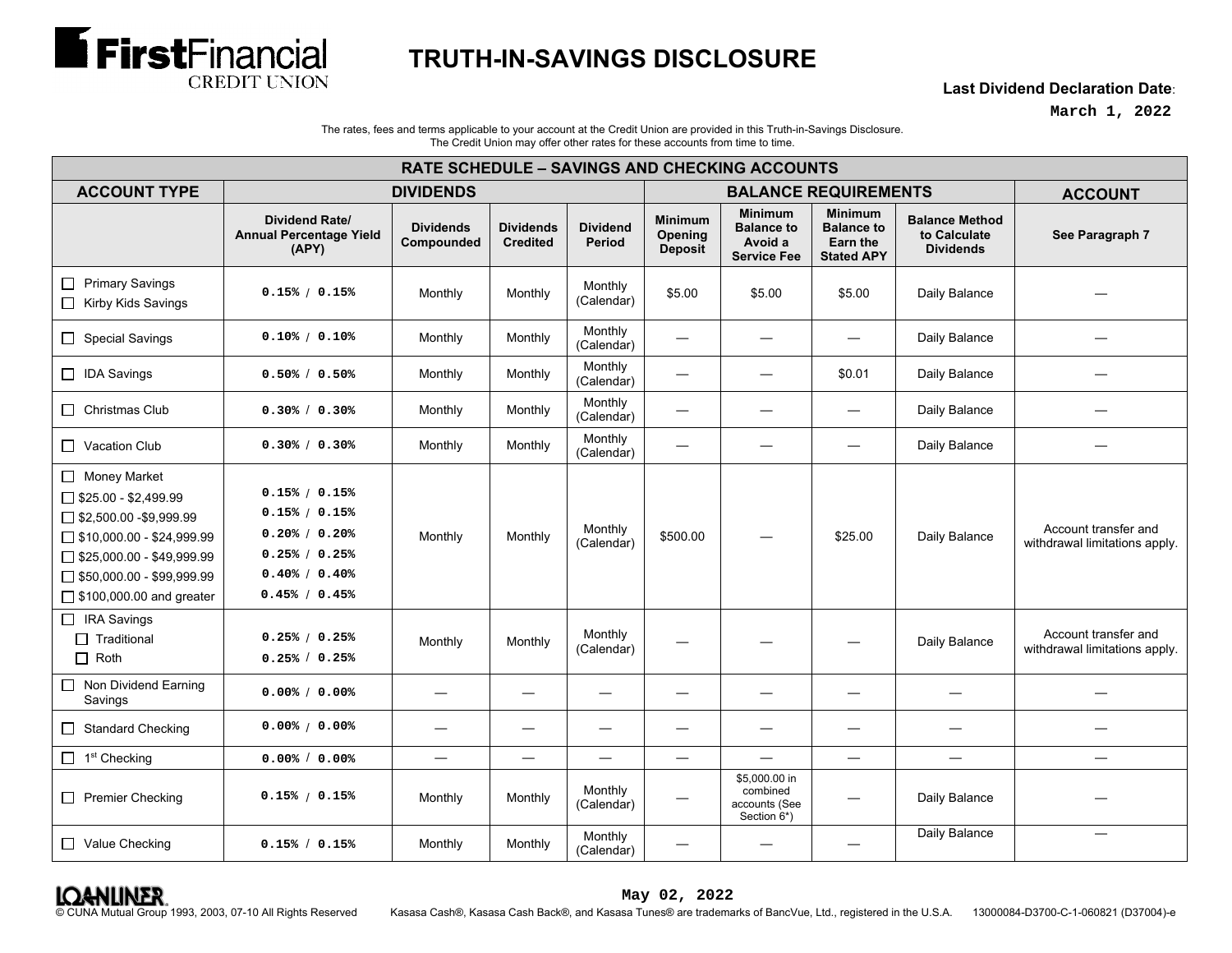|                                                                                                                                                                  | Dividend Rate/<br><b>Annual Percentage Yield</b><br>(APY)       | <b>Dividends</b><br>Compounded | <b>Dividends</b><br><b>Credited</b> | <b>Dividend</b><br>Period | <b>Minimum</b><br>Opening<br><b>Deposit</b> | <b>Minimum</b><br><b>Balance to</b><br>Avoid a<br><b>Service Fee</b> | <b>Minimum</b><br><b>Balance to</b><br>Earn the<br><b>Stated APY</b> | <b>Balance Method</b><br>to Calculate<br><b>Dividends</b> | See Paragraph 7 |
|------------------------------------------------------------------------------------------------------------------------------------------------------------------|-----------------------------------------------------------------|--------------------------------|-------------------------------------|---------------------------|---------------------------------------------|----------------------------------------------------------------------|----------------------------------------------------------------------|-----------------------------------------------------------|-----------------|
| П.<br>Kasasa Cash®<br><b>Qualifications Met</b><br>\$7,500.00 or below<br>Over \$7,500.00<br>(See Section 2)<br><b>Qualifications Not Met</b><br>(See Section 2) | 2.03% / 2.05%<br>$0.30\% / 0.30\%$ to $0.42\%$<br>0.05% / 0.05% | Monthly                        | Monthly                             | Monthly<br>(Calendar)     |                                             |                                                                      |                                                                      | Daily Balance                                             |                 |
| $\Box$ Kasasa Cash Back®                                                                                                                                         |                                                                 |                                |                                     |                           |                                             |                                                                      |                                                                      |                                                           |                 |
| $\Box$ Kasasa Tunes <sup>®</sup>                                                                                                                                 |                                                                 |                                |                                     |                           |                                             |                                                                      |                                                                      |                                                           |                 |
| $\Box$ Opportunity Checking                                                                                                                                      | $---$                                                           | ---                            | ---                                 |                           |                                             |                                                                      | $---$                                                                | ---                                                       | ---             |

## **ACCOUNT DISCLOSURES**

*Except as specifically described, the following disclosures apply to all of the accounts. All accounts described in this Truth-in-Savings Disclosure are share accounts.* 

**1. RATE INFORMATION —** The annual percentage yield is a percentage rate that reflects the total amount of dividends to be paid on an account based on the dividend rate and frequency of compounding for an annual period. For Primary Savings, Kirby Kids Savings, Special Savings, IDA Savings, Christmas Club, Vacation Club, Money Market, IRA Savings, Premier Checking, and Value Checking accounts, the dividend rate and annual percentage yield may change at any time as determined by the Credit Union's Board of Directors. The dividend rates and annual percentage yields are the rates and yield as of the last dividend declaration date, which is set forth in the Rate Schedule. The Money Market account is a tiered rate account. The balance ranges and corresponding Dividend Rates and Annual Percentage Yields applicable to each tier are disclosed in the Rate Schedule. Once a particular range is met, the Dividend Rate and Annual Percentage Yield for that balance range will apply to the full balance of your account.

**2. KASASA ACCOUNTS —** For all Kasasa accounts, you may qualify for monthly rewards if you meet the applicable minimum qualification requirements for each monthly qualification cycle. The monthly qualification cycle is defined as a period beginning on the last day of the prior calendar month and ending on the next-to-last day of the calendar month in which dividends are paid. To meet the minimum qualification requirements, you must: 1) have at least 12 debit card purchases that post and settle to your account and are greater than \$5.00; 2) access Online Banking at least one time per month; 3) be enrolled in and receive eStatements.

For Kasasa Cash, Kasasa Cash Back, and Kasasa Tunes accounts, if you have met your qualifications for the specified qualification period, we will reimburse you for ATM fees up to \$25.00 per calendar month, with a limit of \$4.99 per single transaction. ATM-processed transactions do not qualify as debit card transactions.

**Kasasa Cash.** The Kasasa Cash account is a tiered rate account. If you meet the minimum qualification requirements during the monthly qualification cycle, you will earn the first dividend rate and annual percentage yield listed in the Rate Schedule for this account on balances of \$7,500.00 or less and will earn the second dividend rate and range of annual percentage yields on balances over \$7,500.00. In addition, we will reimburse internal ATM surcharges and will refund ATM fees assessed at domestic ATMs we do not own or operate. If you do not meet all of the minimum qualification requirements during the monthly qualification cycle, the third dividend rate and annual percentage yield as listed in the Rate Schedule will apply to the entire balance in your Kasasa Cash account and ATM fees will not be refunded to you. If Kasasa Cash is selected, no other Kasasa Checking allowed on the membership

**Kasasa Cash Back.** For Kasasa Cash Back accounts, if you meet the minimum qualification requirements during the monthly qualification cycle, you will receive 3.00% cash back on up to \$250.00 in debit card purchases that post and settle to your account, for a maximum cash back of \$7.50 each month. In addition, we will reimburse internal ATM surcharges and will refund ATM fees assessed at domestic ATMs we do not own or operate. If you do not meet all of the minimum qualification requirements during the monthly qualification cycle, you will not earn a cash

back reward and ATM fees will not be refunded to you. If Kasasa Cash Back is selected, no other Kasasa Checking allowed on the membership

**Kasasa Tunes.** For Kasasa Tunes accounts, if you meet the minimum qualification requirements during the monthly qualification cycle, you will receive up to \$8.00 in credit for purchases you make with your Kasasa Tunes debit card at iTunes®, Amazon.com®, or Google Play®. These credits will be good for up to 30 days from the end of the qualification period. If during the credit period you make purchases with your Kasasa Tunes debit card at iTunes, Google Play, or Amazon.com you may be eligible for reimbursements up to \$8.00. For the first 60 days from your account opening, provided you meet the qualification requirements, you may be reimbursed up to \$15.00 for purchases that are made from iTunes, Amazon.com, or Google Play with your Kasasa Tunes debit card and that post and settle to your account In addition, we will reimburse internal ATM surcharges and will refund ATM fees assessed at domestic ATMs we do not own or operate. If you do not meet all of the minimum qualification requirements during the monthly qualification cycle, you will not earn a reimbursement reward and ATM fees will not be refunded to you. If Kasasa Tunes is selected, no other Kasasa checking allowed on the membership.

**3. NATURE OF DIVIDENDS —** Dividends are paid from current income and available earnings after required transfers to reserves at the end of the dividend period.

**4. DIVIDEND COMPOUNDING AND CREDITING —** The compounding and crediting frequency of dividends and the dividend period applicable to each account are stated in the Rate Schedule. The dividend period is the period of time at the end of which an account earns dividend credit. The